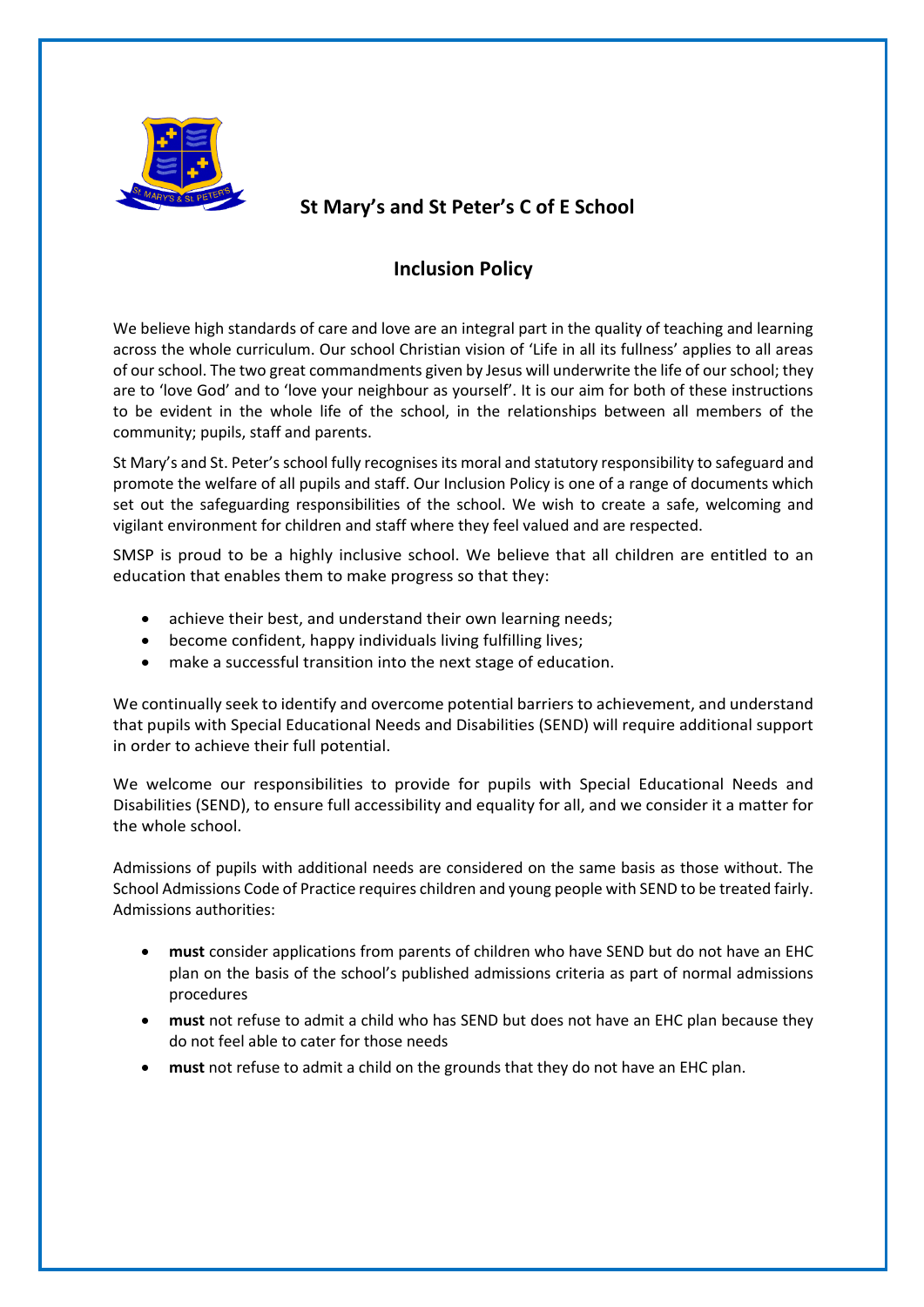## **Objectives**

To achieve the best possible outcomes for pupils with additional needs through:

- early and accurate identification of difficulties;
- effective partnership with families and pupils themselves;
- quality teaching and shared responsibility across the school;
- a graduated response to individual needs;
- clear systems for recording provision and pupil progress;
- ensuring opportunities for inclusion in all aspects of school life;
- efficient use of finance and resources.

These outcomes are embraced in every aspect of school life: personalized teaching and learning approaches; access to ICT across the curriculum; support for emotional wellbeing; assessment for learning; partnership with parents and carers, other schools and external agencies.

#### **Provision**

The majority of pupils will make good progress through inclusive, quality first, classroom teaching. Special educational provision is underpinned by high quality teaching and is compromised by anything less. This will include use of effective strategies and stimulating resources, awareness of a range of learning styles, well-thought out differentiation and high expectations for every pupil.

Within this approach, all pupils are formally assessed on a termly basis.

Parents and carers have a key role in ensuring the school has accurate information about their child's language needs.

Each term, class teachers will discuss pupil progress with a member of the leadership team. This ensures that all pupils' needs are considered, potential barriers to achievement are identified and support strategies are promptly put in place if needed.

The school aims for all pupils to receive the interventions they need at the earliest possible opportunity. However, allocation to different provisions will vary depending on need. The school will organise the resources available with the key needs of pupils across the school.

Where pupils are accessing additional provisions, this is recorded on the school Provision Map each term. Interventions are reviewed each half-term which informs next steps alongside termly targets on pupil support plans.

Teachers concerned about a pupil or pupils' progress first consider if any aspect of what is provided could be creating difficulties. The first response to concerns about a pupil's rate of progress should be high quality teaching targeted at their areas of weakness. At this stage, the class teacher will identify the support needed within class to address the concern. Parents and Carers are kept updated about their child's progress and any concerns at Parents' evening (or before) and advised of next steps in school and strategies to support learning at home as well as gaining their views and possible concerns from home.

If the class teacher feels that there is still cause for concern, then –in consultation with the SENCO - they take initial action, discussed with parents/carers.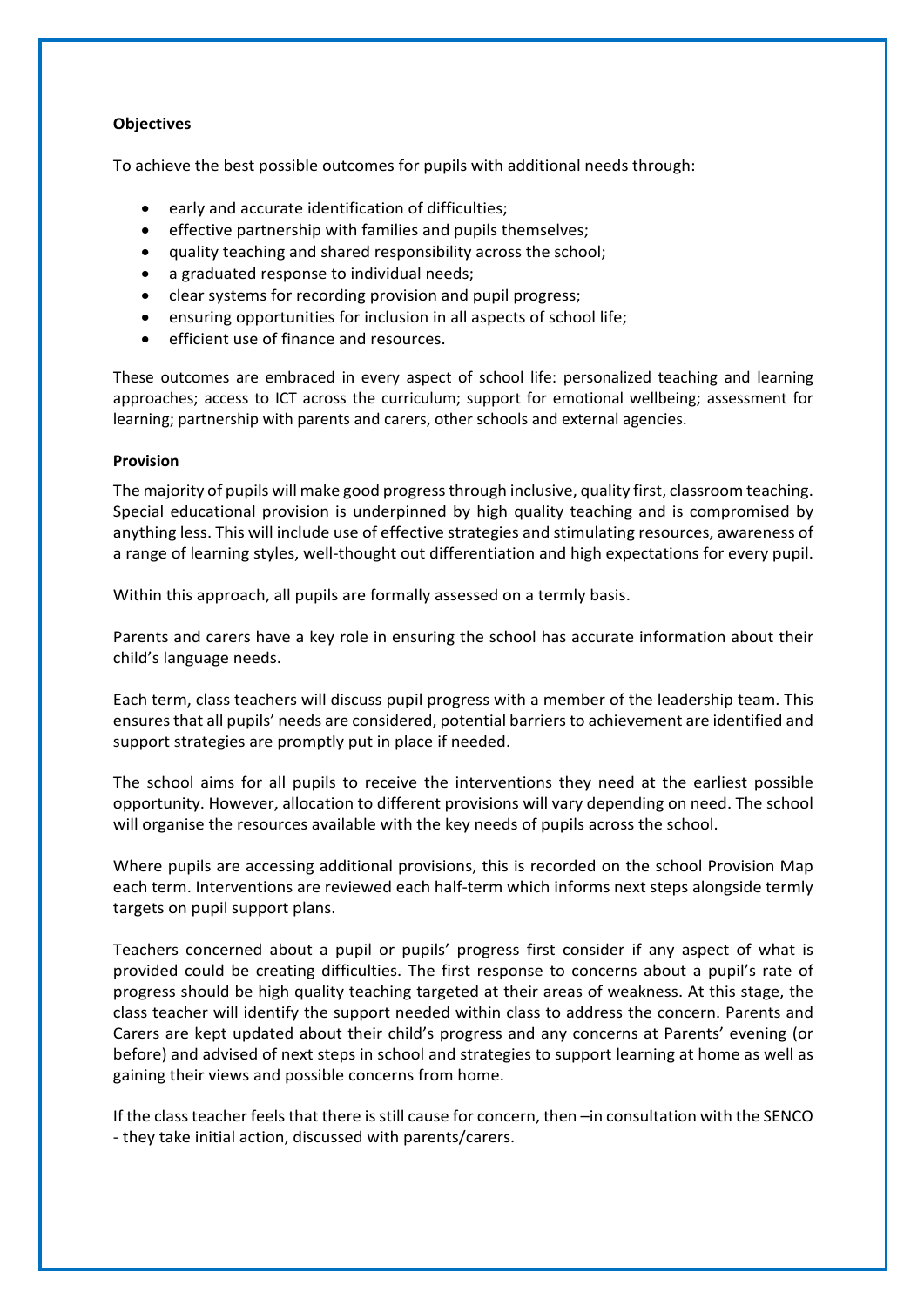#### **Identification of need**

Low attainment is not necessarily due to SEND. However, where a pupil has received appropriate support to help them close their attainment gap, but is still struggling to make adequate progress, they may be identified as having SEND. This can include progress in areas other than attainment – for instance where a pupil needs to make additional progress with wider development or social needs in order to make a successful transition to adult life.

There is wide scope for differentiating the curriculum and ways of delivering it. It is only when interventions are required which are **additional** to and **different** from the differentiated curriculum provision for all pupils that an Additional Needs Support Plan is needed. Pupils then join the SEN Register at 'SEN Support', in consultation with parents/carers.

The benefits of early identification are widely recognised – identifying need at the earliest point and then making effective provision improves long-term outcomes for the child.

#### **Broad areas of need**

These four broad areas give an overview of the range of needs that should be planned for. In practice, individual pupils often have needs that cut across all these areas and their needs may change over time. A detailed assessment of need should ensure that the full range of an individual's needs is identified, not simply the primary need.

#### Communication and interaction

Pupils with speech, language and communication needs (SLCN) have difficulty in communicating with others. This may be because they have difficulty saying what they want to, understanding what is being said to them or they do not understand or use social rules of communication. The profile for every child with SLCN is different and their needs may change over time. They may have difficulty with one, some or all of the different aspects of speech, language or social communication at different times of their lives.

Autistic pupils may have particular difficulties with social interaction. They may also experience difficulties with language, communication and imagination, which can impact on how they relate to others.

## Cognition and learning

Support for learning difficulties may be required when pupils learn at a slower pace than their peers, even with appropriate differentiation. Learning difficulties cover a wide range of needs, including moderate learning difficulties (MLD), severe learning difficulties (SLD), where pupils are likely to need support in all areas of the curriculum and with associated difficulties with mobility and communication, through to profound and multiple learning difficulties (PMLD), where pupils are likely to have severe and complex learning difficulties as well as a physical disability or sensory impairment.

Specific learning difficulties (SpLD), affect one or more specific aspects of learning. This encompasses a range of conditions such as dyslexia, dyscalculia and developmental co-ordination disorder (DCD).

## Social, emotional and mental health difficulties

Pupils may experience a wide range of social and emotional difficulties which manifest themselves in many ways. These may include becoming withdrawn or isolated, as well as displaying challenging, disruptive or distressed behaviour. These behaviours may reflect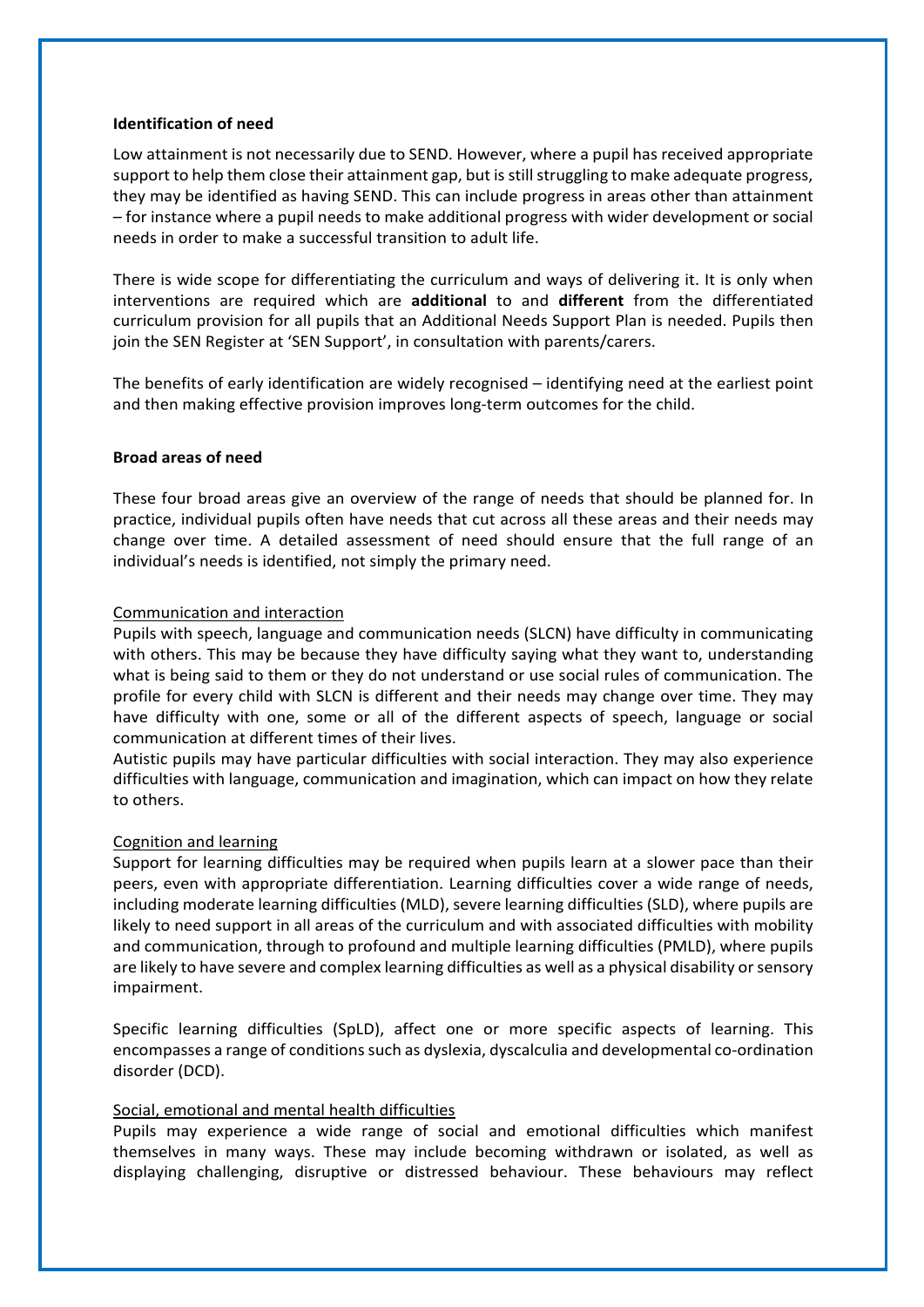underlying mental health difficulties such as anxiety or depression, self-harming, substance misuse, eating disorders or physical symptoms that are medically unexplained. Other pupils may have disorders such as Attention deficit disorder (ADD), Attention deficit hyperactive disorder (ADHD) or an attachment disorder.

#### Sensory and/or physical needs

Some pupils require special educational provision because they have a disability which prevents or hinders them from making use of the educational facilities generally provided. These difficulties can be age related and may fluctuate over time. Many pupils with vision impairment (VI), hearing impairment (HI) or a multi-sensory impairment (MSI) will require specialist support and/or equipment to access their learning, or habilitation support. Pupils with a MSI have a combination of vision and hearing difficulties. Some pupils with a physical disability require additional ongoing support and equipment to access all the opportunities available to their peers.

If, after interventions at year group SEN Support level, with assess, plan, do review firmly in place, the pupil is not making progress in their personal areas of need, an application for a needs assessment is considered, in consultation with parents/carers.

A small minority of pupils who have significant and long-term difficulties may require a needs assessment – leading to an Education Health and Care Plan (EHCP). This would usually be required where, despite the school having taken relevant and purposeful action to identify, assess and meet the needs of the child, they have still not made expected progress and need additional support in which to do so.

The SENCO usually acts as Lead Professional, and the process will involve collating the work and input from all external agencies involved e.g. Speech and Language Therapists, Occupational Therapists, CAMHs, Educational Psychologists.

The EHCP process takes 20 weeks in total and is **only required for pupils whose learning needs are both significant, long-term and complex.** 

We use Achieving for Children's (London Borough of Richmond upon Thames) Guidance on the SEN Code of Practice 2014.

*See attached SEN process flowchart.*

#### **Teaching and Learning**

Teachers' planning takes into account the abilities of all pupils with work being differentiated to support various needs.

Teachers work collaboratively with the SENCO and other professionals to overcome potential barriers to learning and assessment for individuals and groups of pupils.

Teachers use a variety of teaching styles to deliver a broad and balanced curriculum.

Teachers set suitable learning challenges, and SMART targets both within the classroom, within intervention groups and on Support Plans.

Teachers' planning reflects the recommendations and strategies contributed by external agencies for individuals and groups of pupils.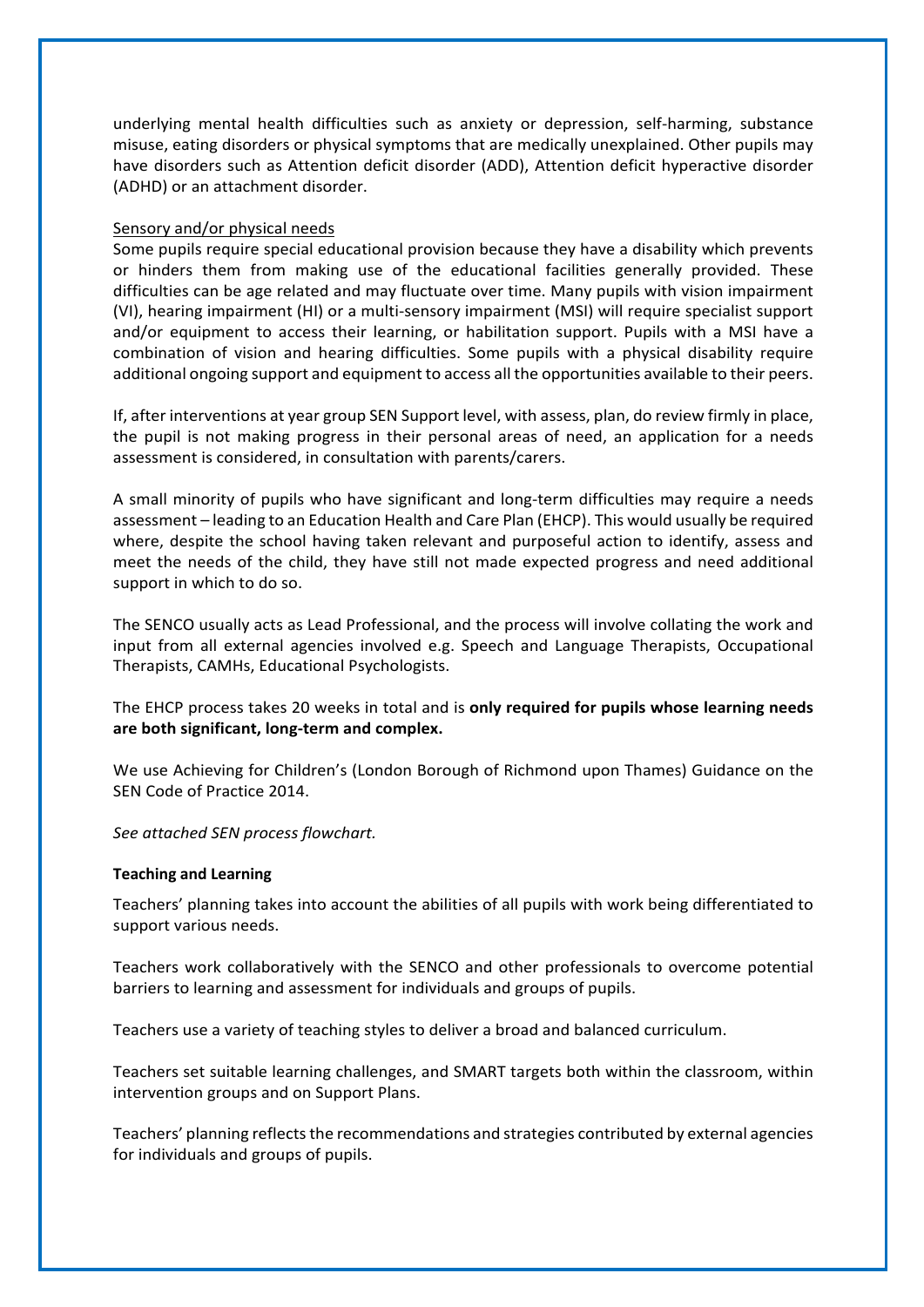#### **Pupil Voice**

Children with additional needs often have a unique knowledge of their own needs. Their views about what sort of help they would like to help them make the most of their education will be sought and given due weight according to their age, maturity and capability. They will be encouraged to participate in the decision-making processes and contribute to the assessment of their needs, the review and transition processes.

#### **Resources**

Appropriate resources are in place to cater for all individual needs. These are updated and replaced when the need arises.

There is a set SEND budget for the purchasing of necessary resources to support inclusion.

A wide range of resources are used to support pupils with SEND. This includes kinesthetic and visual resources, schemes of work designed to support learning and development, specific intervention programmes (such as IDL), physical resources (such as posturite boards or movement cushions), and ICT resources (such as Clicker software).

#### **Links with Parents and Multi-Agency Working**

Partnership with parents and carers plays a key role in enabling children and young people with additional needs to achieve their potential. The school recognises that parents hold key information, knowledge and experience to contribute to the shared view of a child's needs and the best ways of supporting them.

All parents of children with additional needs are treated as partners and supported to play an active and valued role in their child's education. The best outcomes are achieved when parents are fully involved in the process of supporting pupils with additional needs from the outset. At times, parents, teachers and others may have differing expectations of how a child's needs are best met. Sometimes these discussions can be challenging but it is in the child's best interests for a positive dialogue between parents, teachers and others to be maintained, to work through points of difference and establish what action is to be taken.

## *The school's arrangements for SEND are published in the School SEND Information Report on the website.*

The SENCO has termly multi-professional meetings that provide invaluable advice and support from a range of different services such as the Educational Psychologist (EP), Speech and Language Therapist and Occupational Therapist.

#### **SENCO**

All members of teaching staff are responsible for the progress and development of pupils with SEND through their everyday classroom practice.

High quality classroom teaching, differentiated for individual pupils, is the first step in responding to pupils who have, or may have SEN. Additional intervention and support cannot compensate for a lack of good quality teaching.

The SENCO is responsible for the strategic development of provision for pupils with SEND in order to improve achievement and the standards of teaching and learning through: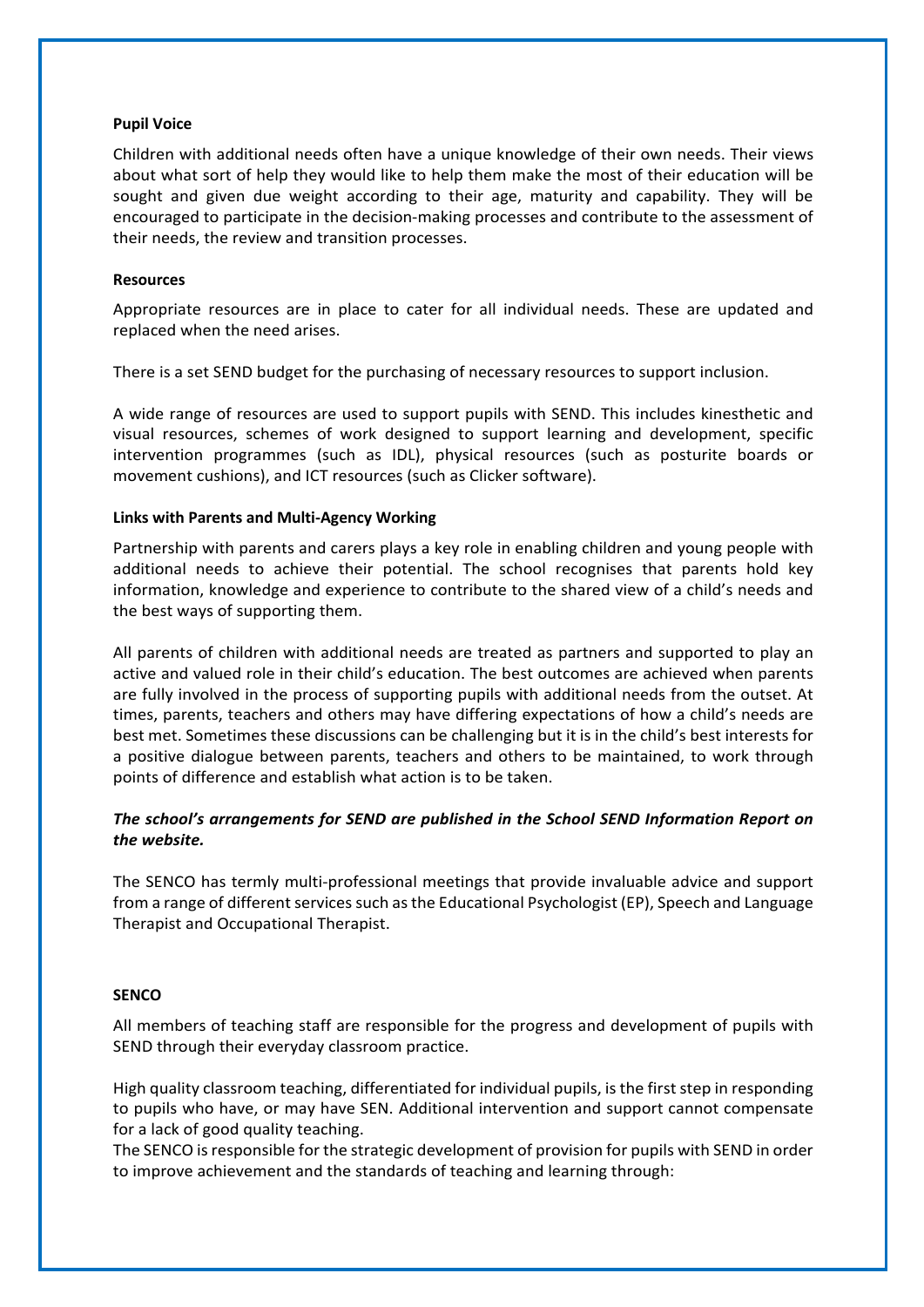- taking the lead in policy development;
- keeping up to date with recent developments in SEND;
- monitoring and evaluating pupil progress;
- monitoring and evaluating how pupils with SEND are included in all aspects of school life;
- monitoring and evaluating provision, including the allocation and use of support staff;
- ensuring effective record keeping for pupils with SEND;
- ensuring effective liaison with parents and carers, outside professionals and the local authority;
- ensuring breadth, continuity and progression in terms of provisions available;
- ensuring that the school meets its responsibilities under the Equality Act (2010) with regard to reasonable adjustments and access arrangements;
- supporting staff with differentiation and assessment;
- auditing and supporting colleagues in their CPD;
- liaising with other schools to support the transition process;
- purchasing and organising resources.

#### **Environment**

An annual audit of the school building and grounds ensures that all pupils with disabilities have full access to all areas of learning.

The school design is fully compliant with the Equality Act 2010.

Pathways are created in all classrooms to allow wheelchair access and ease of mobility.

Adaptations are made where necessary for pupils with VI or other sensory impairment.

## *Please see Accessibility Plan published on the school website*

#### **Equal Opportunities**

All pupils have equal access to the curriculum. This is monitored though lesson observations, book scrutiny and analysis of pupil performance throughout the school to ensure there is no disparity between groups.

#### *Please see Equality Policy published on the school website*

**Policy Date: March 2022** 

**Review Date: March 2023**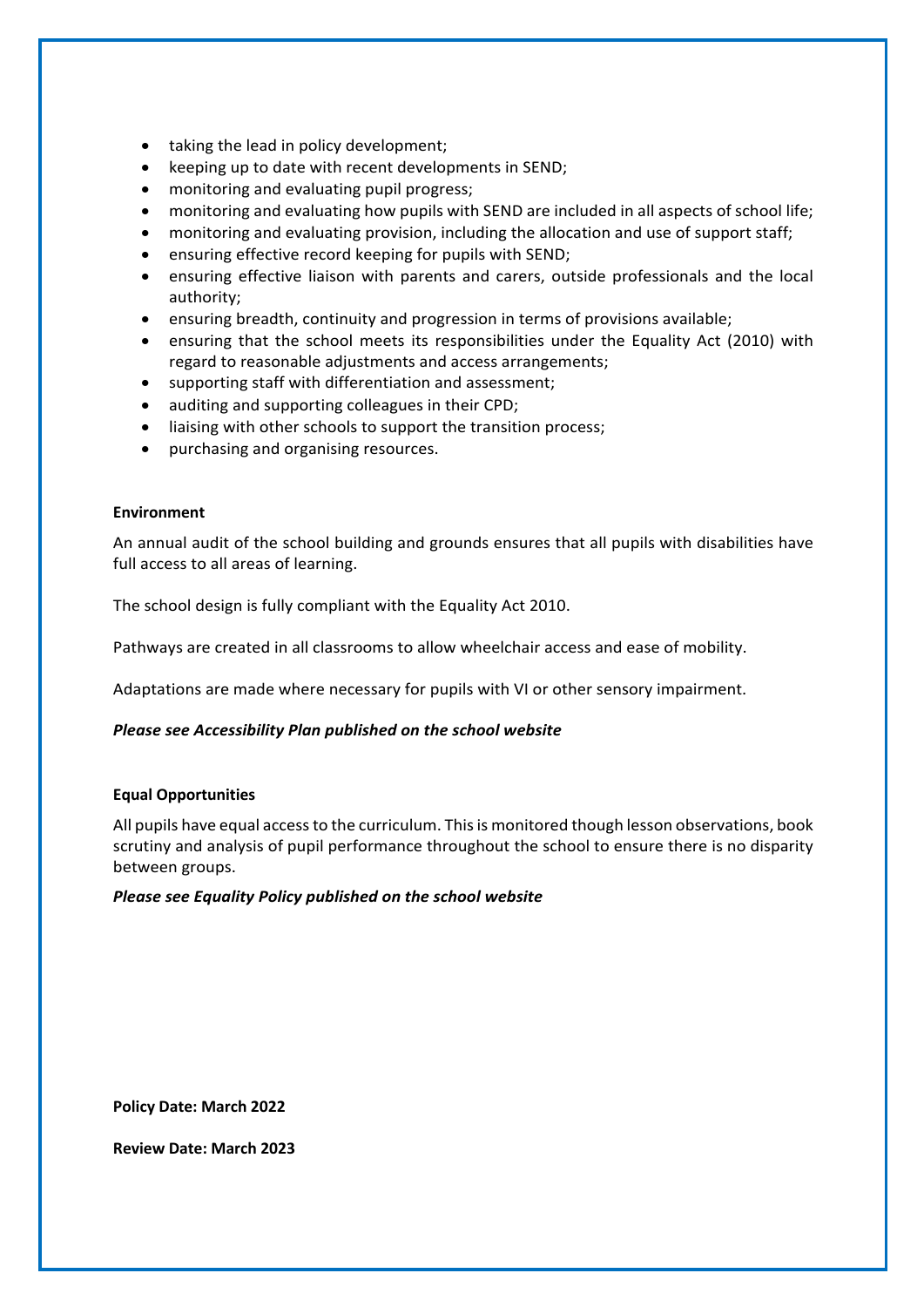Identifying SEN at SMSP



Teacher or Parent have concerns about a child - less than expected progress despite high quality teaching or concerns raised regarding emotional well-being or behaviour.

- CT discussion with parent.
- CT discussion with YGL and/or Phase Leader/Pupil Progress meeting
- Additional high quality teaching put in place and if necessary access to a year group provision, targeted at areas of weakness.
- Review date set.

#### **Concerns remain**

- Initial concerns form completed by class teacher and emailed to SENCO.
- SENCO discussion with CT
- SENCO responds with advice/strategies/next steps.
- Provision logged on Provision Map with start and end grades.
- Review date set.

#### **Concerns remain**

- $CT$  and SENCO agree whether child has a learning difficulty that requires SEN Provision. If yes:
- Begin cycle at SEN support. SEN Support plan agreed. Pupil's needs met through school additional resources and progress reviewed termly.
- Formally record as SEN agreed with parents. If NO:
- Not SEN currently underachieving, Support plan agreed. Address other causal factors i.e. attendance.

**Concerns remain** 

- Referral to outside agencies if gap continues to widen between child and their peers.
- Advice from outside agencies incorporated into SEN support plan cycle.

Concerns still remain and are severe, complex and long term

- Request may be made to LA for statutory needs assessment by SENCO.
- 20 week process if successful.

If concerns are addressed, child may stay on or be moved off SEN register (depending on need). Class Teacher continues to monitor.

Concerns addressed and Class Teacher continues to monitor.

If concerns are addressed, child moved off SEN support and class Teacher continues to monitor.